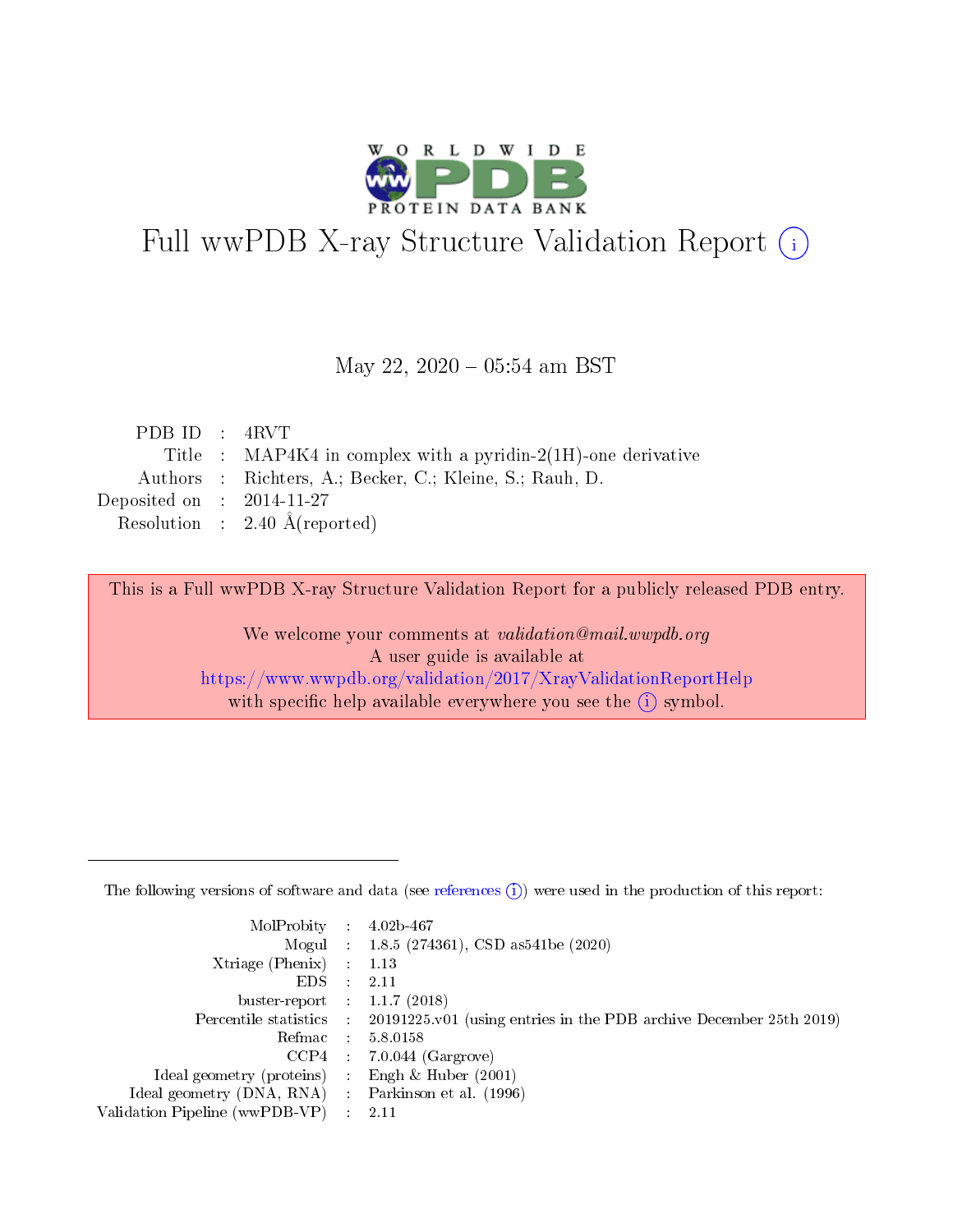# 1 [O](https://www.wwpdb.org/validation/2017/XrayValidationReportHelp#overall_quality)verall quality at a glance  $(i)$

The following experimental techniques were used to determine the structure: X-RAY DIFFRACTION

The reported resolution of this entry is 2.40 Å.

Percentile scores (ranging between 0-100) for global validation metrics of the entry are shown in the following graphic. The table shows the number of entries on which the scores are based.



| Metric                | Whole archive<br>$(\#\mathrm{Entries})$ | Similar resolution<br>$(\#\text{Entries},\,\text{resolution}\,\,\text{range}(\textup{\AA}))$ |
|-----------------------|-----------------------------------------|----------------------------------------------------------------------------------------------|
| $R_{free}$            | 130704                                  | $3907(2.40-2.40)$                                                                            |
| Clashscore            | 141614                                  | $4398(2.40-2.40)$                                                                            |
| Ramachandran outliers | 138981                                  | $4318(2.40-2.40)$                                                                            |
| Sidechain outliers    | 138945                                  | $4319(2.40-2.40)$                                                                            |
| RSRZ outliers         | 127900                                  | $3811 (2.40 - 2.40)$                                                                         |

The table below summarises the geometric issues observed across the polymeric chains and their fit to the electron density. The red, orange, yellow and green segments on the lower bar indicate the fraction of residues that contain outliers for  $>=3, 2, 1$  and 0 types of geometric quality criteria respectively. A grey segment represents the fraction of residues that are not modelled. The numeric value for each fraction is indicated below the corresponding segment, with a dot representing fractions <=5% The upper red bar (where present) indicates the fraction of residues that have poor fit to the electron density. The numeric value is given above the bar.

| Mol | Chain | $\vert$ Length | Quality of chain |     |     |
|-----|-------|----------------|------------------|-----|-----|
|     |       | 398            | 2%<br>70%        | 14% | 14% |
|     |       | 298            | $\%$<br>69%      | 20% | 9%  |

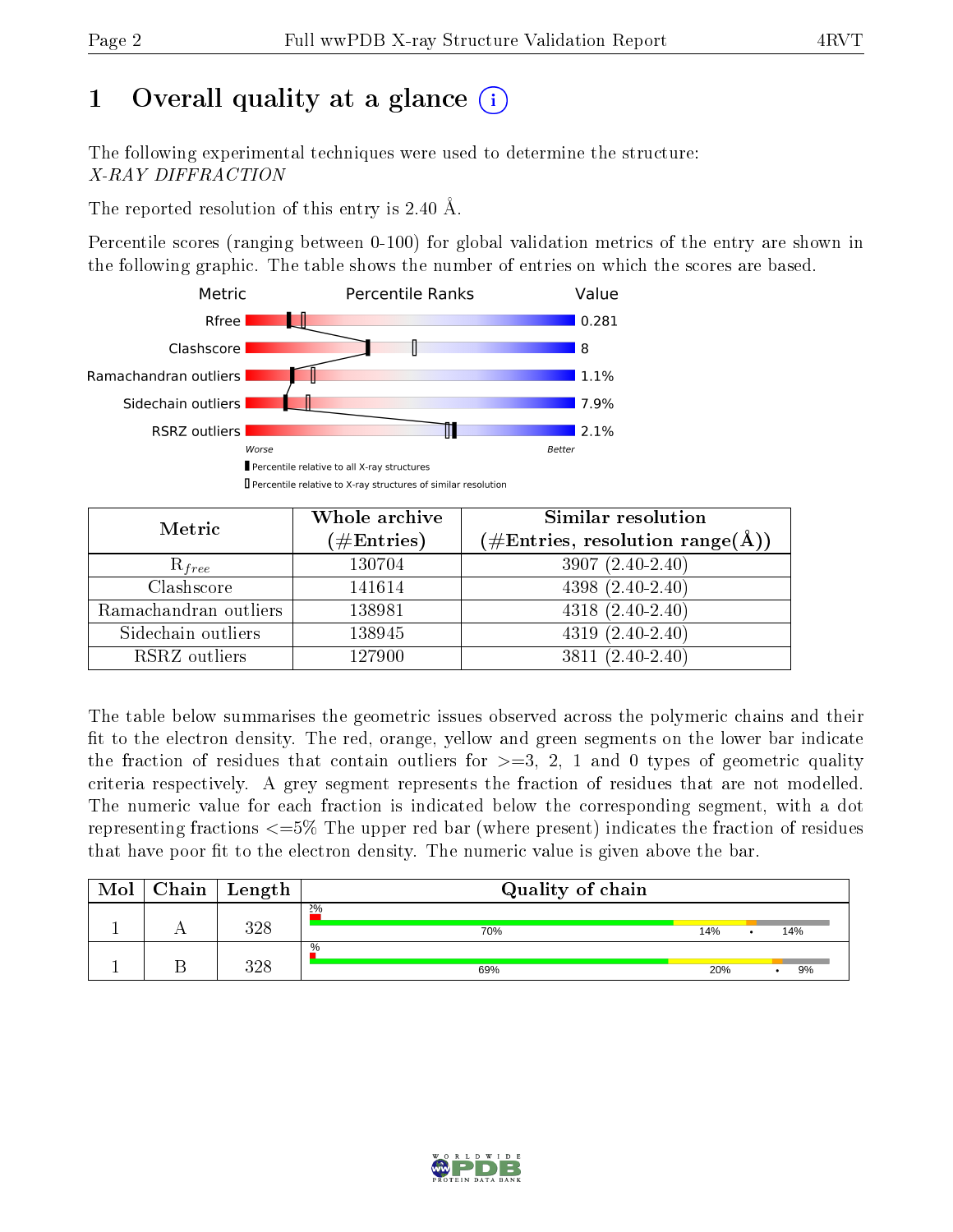# 2 Entry composition  $\left( \cdot \right)$

There are 4 unique types of molecules in this entry. The entry contains 4714 atoms, of which 0 are hydrogens and 0 are deuteriums.

In the tables below, the ZeroOcc column contains the number of atoms modelled with zero occupancy, the AltConf column contains the number of residues with at least one atom in alternate conformation and the Trace column contains the number of residues modelled with at most 2 atoms.

Molecule 1 is a protein called Mitogen-activated protein kinase kinase kinase kinase 4.

| Mol | Chain   Residues | Atoms         |                 |           |        |  | $\rm ZeroOcc \mid AltConf \mid Trace$ |  |
|-----|------------------|---------------|-----------------|-----------|--------|--|---------------------------------------|--|
|     | 281              | Total<br>2223 | C<br>1424       | -N<br>382 | 404 13 |  |                                       |  |
|     | 297              | 2381          | Total C<br>1513 | N<br>-417 | 438    |  |                                       |  |

There are 6 discrepancies between the modelled and reference sequences:

| Chain | Residue | Modelled   Actual | Comment                            | Reference |
|-------|---------|-------------------|------------------------------------|-----------|
|       | $-2$    | GLY               | EXPRESSION TAG   UNP 095819        |           |
|       |         | SER.              | <b>EXPRESSION TAG   UNP 095819</b> |           |
|       |         | <b>HIS</b>        | EXPRESSION TAG   UNP 095819        |           |
|       | $-2$    | GLY               | EXPRESSION TAG   UNP 095819        |           |
|       |         | SER.              | <b>EXPRESSION TAG   UNP 095819</b> |           |
|       |         | <b>HIS</b>        | EXPRESSION TAG   UNP 095819        |           |

 Molecule 2 is 3-hexanoyl-4-hydroxy-5-(4-hydroxyphenyl)pyridin-2(1H)-one (three-letter code: 3XM) (formula:  $C_{17}H_{19}NO_4$ ).



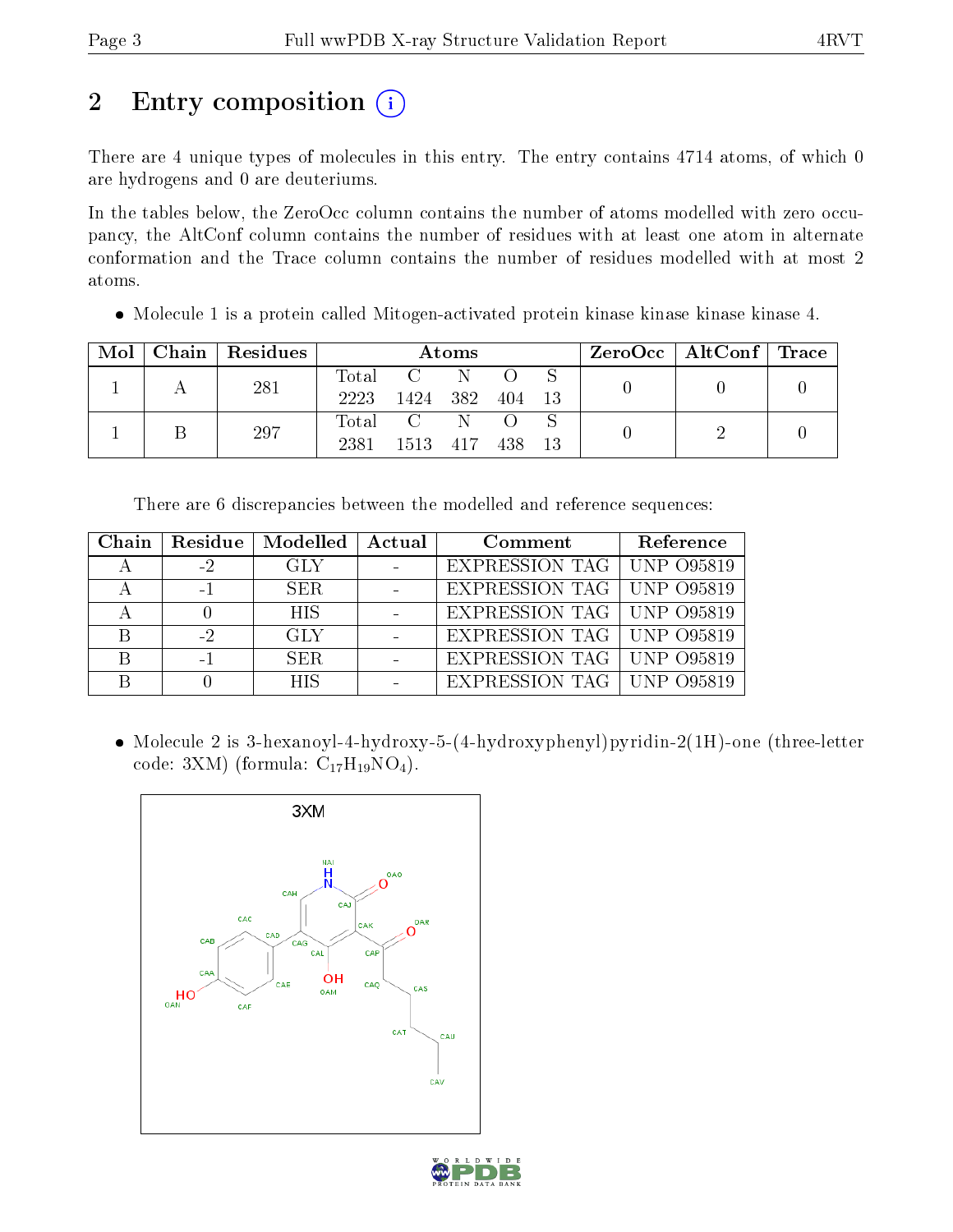|  | $\blacksquare$ Mol $\vert$ Chain $\vert$ Residues | Atoms     |       |  |  | ZeroOcc   AltConf |
|--|---------------------------------------------------|-----------|-------|--|--|-------------------|
|  |                                                   | Total C N | $-17$ |  |  |                   |

 Molecule 3 is 2-(N-MORPHOLINO)-ETHANESULFONIC ACID (three-letter code: MES) (formula:  $C_6H_{13}NO_4S$ ).



| Mol | $\mid$ Chain $\mid$ Residues $\mid$ | Atoms       |  |  | $ZeroOcc \mid AltConf \mid$ |  |
|-----|-------------------------------------|-------------|--|--|-----------------------------|--|
|     |                                     | Total C N O |  |  |                             |  |
|     |                                     |             |  |  |                             |  |

 $\bullet\,$  Molecule 4 is water.

|  | $Mol$   Chain   Residues | Atoms             | ZeroOcc   AltConf |
|--|--------------------------|-------------------|-------------------|
|  |                          | Total             |                   |
|  | २१                       | Total<br>32<br>32 |                   |

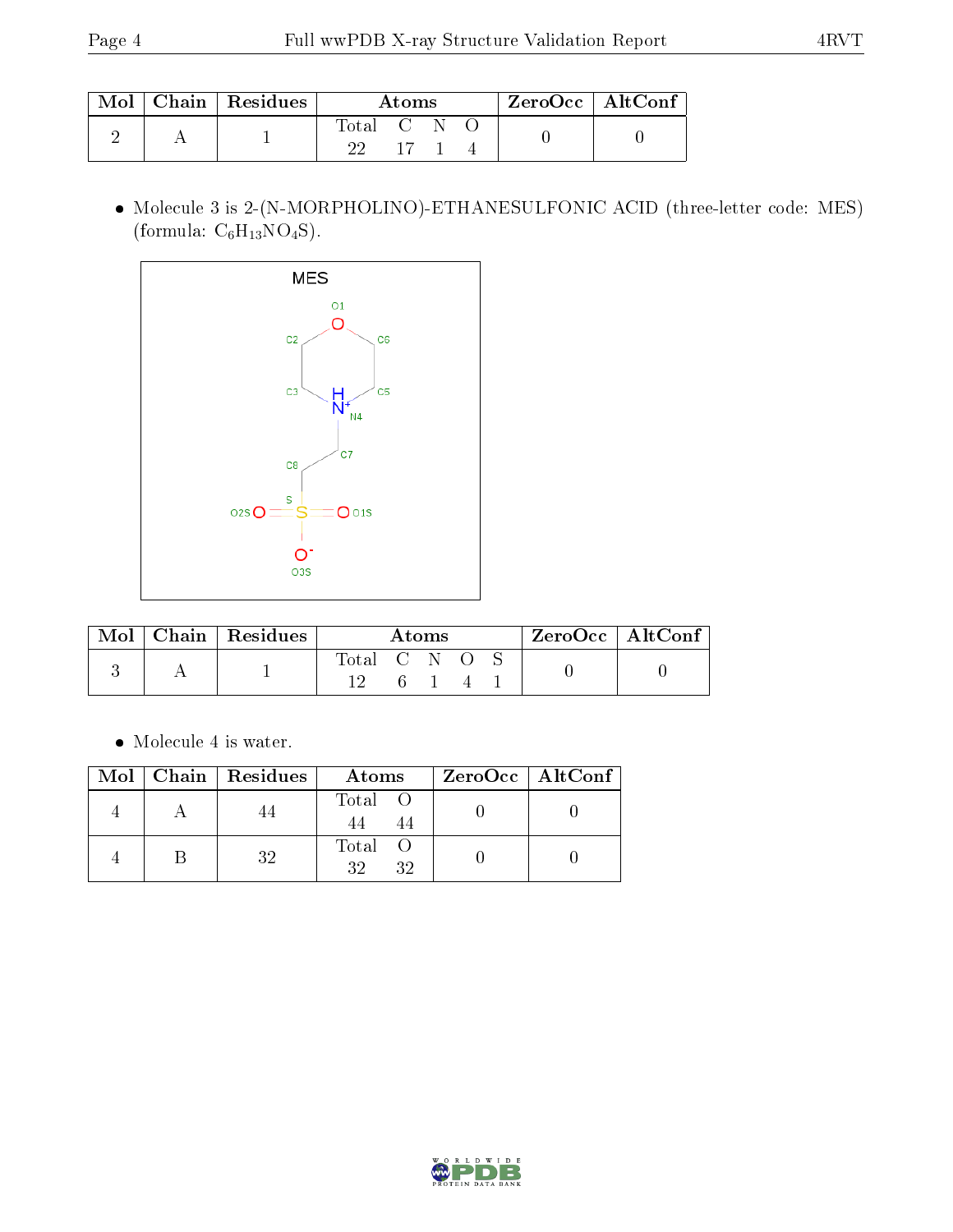# 3 Residue-property plots  $(i)$

These plots are drawn for all protein, RNA and DNA chains in the entry. The first graphic for a chain summarises the proportions of the various outlier classes displayed in the second graphic. The second graphic shows the sequence view annotated by issues in geometry and electron density. Residues are color-coded according to the number of geometric quality criteria for which they contain at least one outlier: green  $= 0$ , yellow  $= 1$ , orange  $= 2$  and red  $= 3$  or more. A red dot above a residue indicates a poor fit to the electron density (RSRZ  $> 2$ ). Stretches of 2 or more consecutive residues without any outlier are shown as a green connector. Residues present in the sample, but not in the model, are shown in grey.

• Molecule 1: Mitogen-activated protein kinase kinase kinase kinase 4



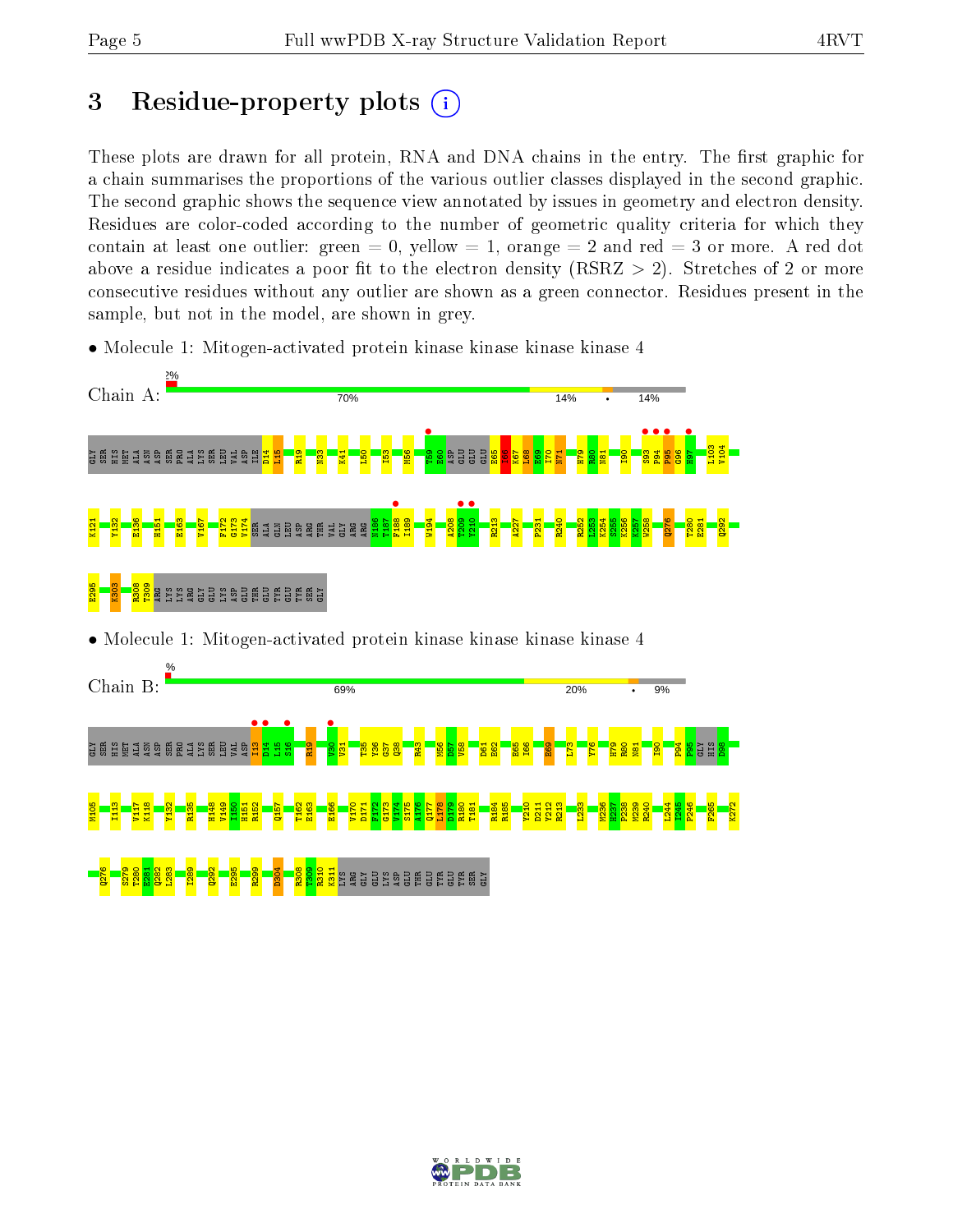# 4 Data and refinement statistics  $(i)$

| Property                                                             | Value                                           | Source     |
|----------------------------------------------------------------------|-------------------------------------------------|------------|
| Space group                                                          | P 21 21 21                                      | Depositor  |
| Cell constants                                                       | $90.25\text{\AA}$<br>79.99Å<br>90.97Å           |            |
| a, b, c, $\alpha$ , $\beta$ , $\gamma$                               | $90.00^\circ$<br>$90.00^\circ$<br>$90.00^\circ$ | Depositor  |
| Resolution $(A)$                                                     | 45.49<br>$-2.40$                                | Depositor  |
|                                                                      | $45.48 - 2.40$                                  | <b>EDS</b> |
| % Data completeness                                                  | 99.9 (45.49-2.40)                               | Depositor  |
| (in resolution range)                                                | $100.0 (45.48 - 2.40)$                          | <b>EDS</b> |
| $\mathrm{R}_{merge}$                                                 | 0.09                                            | Depositor  |
| $\mathrm{R}_{sym}$                                                   | (Not available)                                 | Depositor  |
| $\sqrt{I/\sigma(I)} > 1$                                             | $\overline{1.70}$ (at 2.39Å)                    | Xtriage    |
| Refinement program                                                   | <b>REFMAC 5.8.0049</b>                          | Depositor  |
|                                                                      | $\overline{0.209}$ ,<br>0.278                   | Depositor  |
| $R, R_{free}$                                                        | 0.213<br>0.281<br>$\overline{a}$                | DCC        |
| $R_{free}$ test set                                                  | 1320 reflections $(5.00\%)$                     | wwPDB-VP   |
| Wilson B-factor $(A^2)$                                              | $50.8$                                          | Xtriage    |
| Anisotropy                                                           | 0.098                                           | Xtriage    |
| Bulk solvent $k_{sol}(e/\mathring{A}^3)$ , $B_{sol}(\mathring{A}^2)$ | $0.28$ , $33.5$                                 | <b>EDS</b> |
| $\overline{L-test for}$ twinning <sup>2</sup>                        | $< L >$ = 0.48, $< L2$ = 0.32                   | Xtriage    |
| Estimated twinning fraction                                          | $0.022 \text{ for } -h, l, k$                   | Xtriage    |
| $F_o, F_c$ correlation                                               | 0.94                                            | <b>EDS</b> |
| Total number of atoms                                                | 4714                                            | wwPDB-VP   |
| Average B, all atoms $(A^2)$                                         | $55.0\,$                                        | wwPDB-VP   |

Xtriage's analysis on translational NCS is as follows: The largest off-origin peak in the Patterson function is  $4.33\%$  of the height of the origin peak. No significant pseudotranslation is detected.

<sup>&</sup>lt;sup>2</sup>Theoretical values of  $\langle |L| \rangle$ ,  $\langle L^2 \rangle$  for acentric reflections are 0.5, 0.333 respectively for untwinned datasets, and 0.375, 0.2 for perfectly twinned datasets.



<span id="page-5-1"></span><span id="page-5-0"></span><sup>1</sup> Intensities estimated from amplitudes.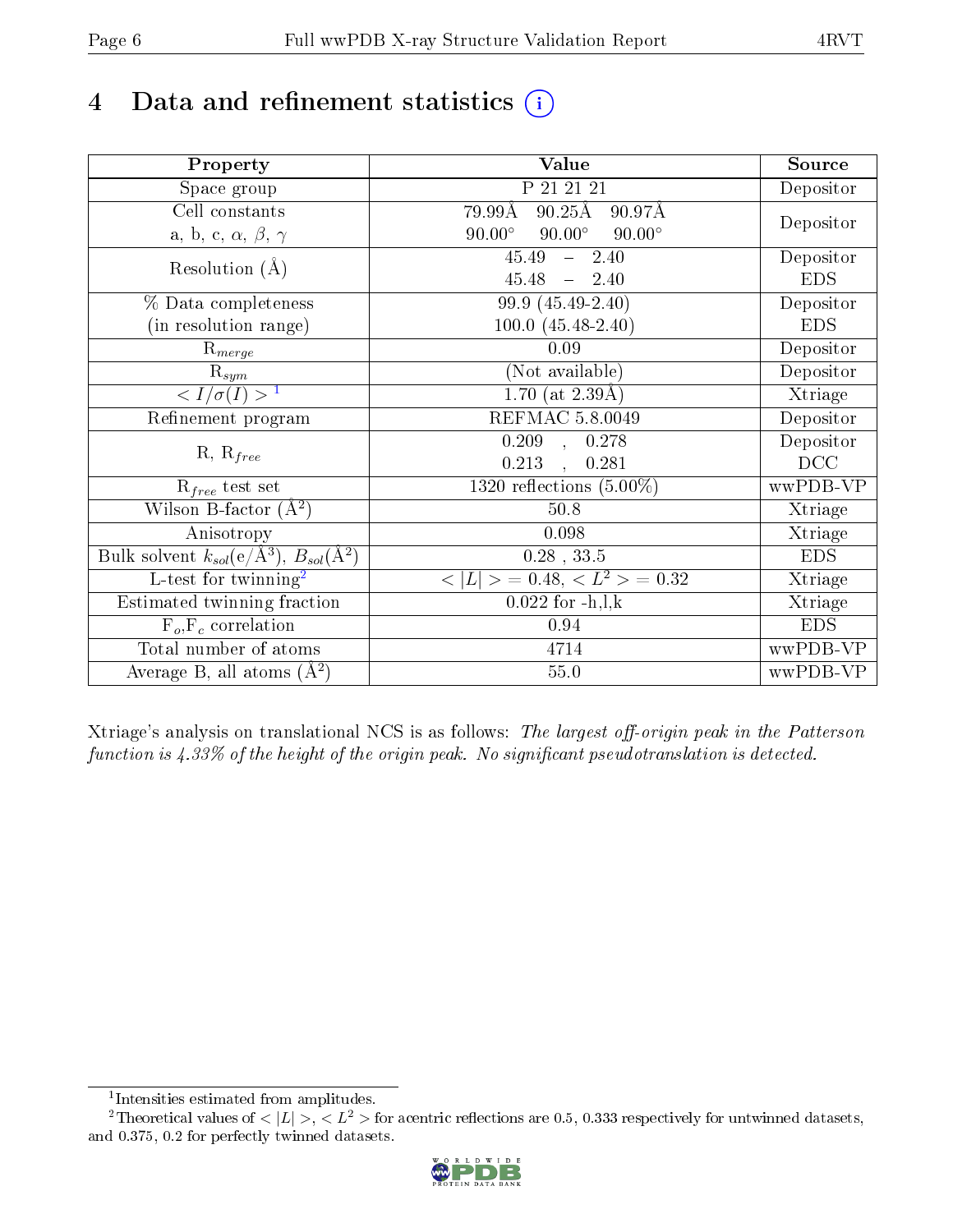# 5 Model quality  $(i)$

## 5.1 Standard geometry (i)

Bond lengths and bond angles in the following residue types are not validated in this section: 3XM, MES

The Z score for a bond length (or angle) is the number of standard deviations the observed value is removed from the expected value. A bond length (or angle) with  $|Z| > 5$  is considered an outlier worth inspection. RMSZ is the root-mean-square of all Z scores of the bond lengths (or angles).

| Mol | Chain |      | <b>Bond lengths</b> | Bond angles |                     |  |
|-----|-------|------|---------------------|-------------|---------------------|--|
|     |       | RMSZ | $\# Z  > 5$         | RMSZ        | $\Vert Z \Vert > 5$ |  |
|     |       | 0.39 | 0/2278              | 0.59        | 0/3090              |  |
|     | R     | 0.38 | 0/2435              | 0.58        | 0/3299              |  |
| AH  | Аll   | 0.38 | 0/4713              | 0.59        | 0/6389              |  |

There are no bond length outliers.

There are no bond angle outliers.

There are no chirality outliers.

There are no planarity outliers.

### $5.2$  Too-close contacts  $(i)$

In the following table, the Non-H and H(model) columns list the number of non-hydrogen atoms and hydrogen atoms in the chain respectively. The H(added) column lists the number of hydrogen atoms added and optimized by MolProbity. The Clashes column lists the number of clashes within the asymmetric unit, whereas Symm-Clashes lists symmetry related clashes.

|  |      | Mol   Chain   Non-H   H(model)   H(added) |      |    | $\textbf{Class} \mid \textbf{Symm-Class}$ |
|--|------|-------------------------------------------|------|----|-------------------------------------------|
|  | 2223 |                                           | 2183 | 29 |                                           |
|  | 2381 |                                           | 2343 | 45 |                                           |
|  | 22   |                                           | 17   |    |                                           |
|  | 19   |                                           | 13   |    |                                           |
|  |      |                                           |      |    |                                           |
|  | 32   |                                           |      |    |                                           |
|  |      |                                           | 4556 |    |                                           |

The all-atom clashscore is defined as the number of clashes found per 1000 atoms (including hydrogen atoms). The all-atom clashscore for this structure is 8.

All (72) close contacts within the same asymmetric unit are listed below, sorted by their clash

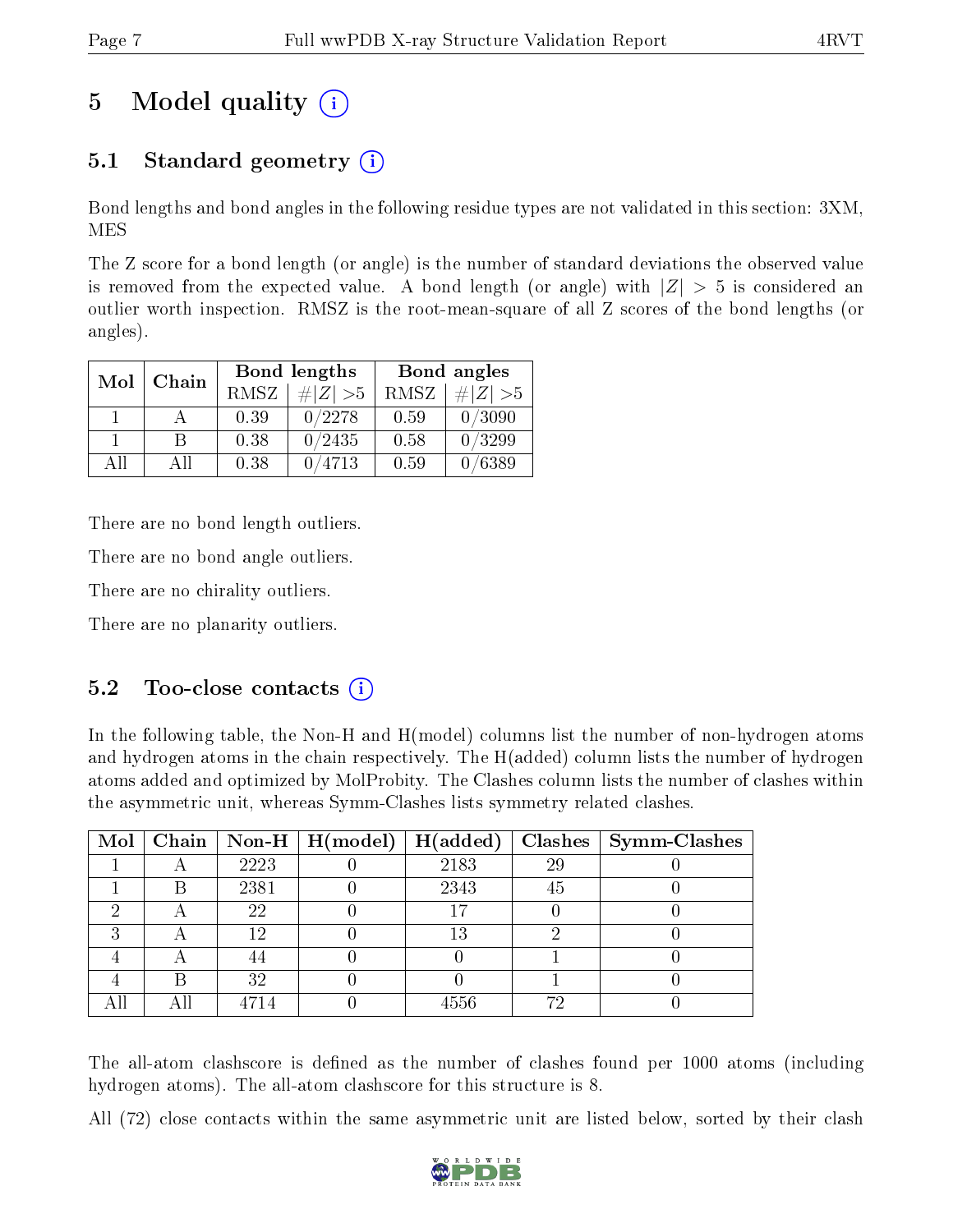magnitude.

|                             |                             | Interatomic    | Clash             |  |
|-----------------------------|-----------------------------|----------------|-------------------|--|
| Atom-1                      | Atom-2                      | distance $(A)$ | overlap $(A)$     |  |
| 1:B:105:MET:HE2             | 1:B:171:ASP:H               | 1.28           | 0.94              |  |
| 1:B:236:MET:CE              | 1:B:244:LEU:HD12            | 1.99           | 0.93              |  |
| 1:B:265:PHE:CE1             | 1:B:289:ILE:HD11            | 2.08           | 0.89              |  |
| 1:B:105:MET:HE2             | 1: B: 171: ASP: N           | 1.93           | 0.83              |  |
| 1:B:105:MET:HE1             | 1:B:170:VAL:HG13            | 1.61           | 0.81              |  |
| 1: A:66: ILE:N              | 1: A:67: LYS: HB3           | 1.95           | 0.80              |  |
| 1:B:236:MET:HE3             | 1:B:244:LEU:HD12            | 1.61           | 0.80              |  |
| 1: B: 132: TYR: HA          | 1:B:292:GLN:HE22            | 1.58           | 0.68              |  |
| 1:B:79:HIS:HD2              | 1:B:81:ASN:H                | 1.39           | 0.67              |  |
| 1:B:236:MET:HE1             | 1:B:244:LEU:HD12            | 1.75           | $\overline{0.6}7$ |  |
| 1:B:76:TYR:OH               | 1:B:171:ASP:OD1             | 2.08           | 0.67              |  |
| 1:B:279:SER:H               | 1:B:282:GLN:NE2             | 1.92           | 0.66              |  |
| 1: B: 65: GLU: O            | 1:B:69:GLU:HG2              | 1.96           | 0.64              |  |
| 1:B:13:ILE:HA               | 1:B:19:ARG:NH2              | 2.14           | 0.62              |  |
| 1:A:151:HIS:CD2             | 1:A:172:PHE:HB3             | 2.34           | 0.62              |  |
| 1:B:265:PHE:CE1             | 1:B:289:ILE:CD1             | 2.80           | 0.62              |  |
| 1: A:65:GLU:HA              | 1:A:67:LYS:HD3              | 1.81           | 0.62              |  |
| 1:B:79:HIS:CD2              | 1:B:81:ASN:H                | 2.19           | 0.60              |  |
| 1:B:36:TYR:H                | 1:B:38:GLN:NE2              | 2.00           | 0.59              |  |
| $1:A:\overline{71:ASN:H}$   | 1:A:71:ASN:HD22             | 1.53           | 0.57              |  |
| 1:B:58:VAL:H G23            | 1:B:62:GLU:HB2              | 1.87           | 0.57              |  |
| 1:B:211:ASP:OD1             | 1:B:213:ARG:HD3             | 2.06           | 0.55              |  |
| 1: B:62: GLU:O              | 1: B:66: ILE: HG12          | 2.06           | 0.55              |  |
| 1:A:41:LYS:HE3              | 1: A:50: LEU: HD13          | 1.89           | 0.54              |  |
| 1:B:36:TYR:H                | 1:B:38:GLN:HE22             | 1.54           | 0.54              |  |
| 1: A:67:LYS:O               | $1:A:71:ASN:N\overline{D2}$ | 2.40           | 0.54              |  |
| 1:B:105:MET:HE1             | 1: B: 170: VAL: CG1         | 2.37           | 0.53              |  |
| 1:B:113:ILE:O               | 1:B:117:VAL:HG23            | 2.08           | 0.52              |  |
| 1: A:276: GLN: HA           | 3:A:402:MES:H62             | 1.92           | 0.52              |  |
| 1:B:148:HIS:HA              | 1: B: 212: TYR: OH          | 2.10           | 0.52              |  |
| 1:B:31:VAL:H <sub>G11</sub> | 1: B: 35: THR: HG22         | 1.92           | 0.51              |  |
| 1:A:70:ILE:HG12             | 1:A:103:LEU:HD21            | 1.93           | 0.51              |  |
| 1:B:151:HIS:O               | 1:B:152:ARG:HB2             | 2.11           | 0.50              |  |
| 1:A:173:GLY:O               | 1:A:174:VAL:HG23            | 2.12           | 0.50              |  |
| 1:B:73:LEU:CD2              | 1:B:175:SER:HB3             | 2.44           | 0.48              |  |
| 1: A:67: LYS:HG3            | 1: A:67: LYS:O              | 2.13           | 0.48              |  |
| 1:A:95:PRO:HB2              | 1: A:96: GLY: CA            | 2.44           | 0.48              |  |
| 1: B:80:ARG:HG2             | 4:B:423:HOH:O               | 2.13           | 0.47              |  |
| 1:A:95:PRO:HB2              | 1:A:96:GLY:HA3              | 1.96           | 0.47              |  |
| 1:B:246:PRO:O               | 1:B:272:LYS:NZ              | 2.35           | 0.46              |  |
| 1:A:292:GLN:O               | 1:A:295:GLU:HG3             | 2.15           | 0.46              |  |

Continued on next page...

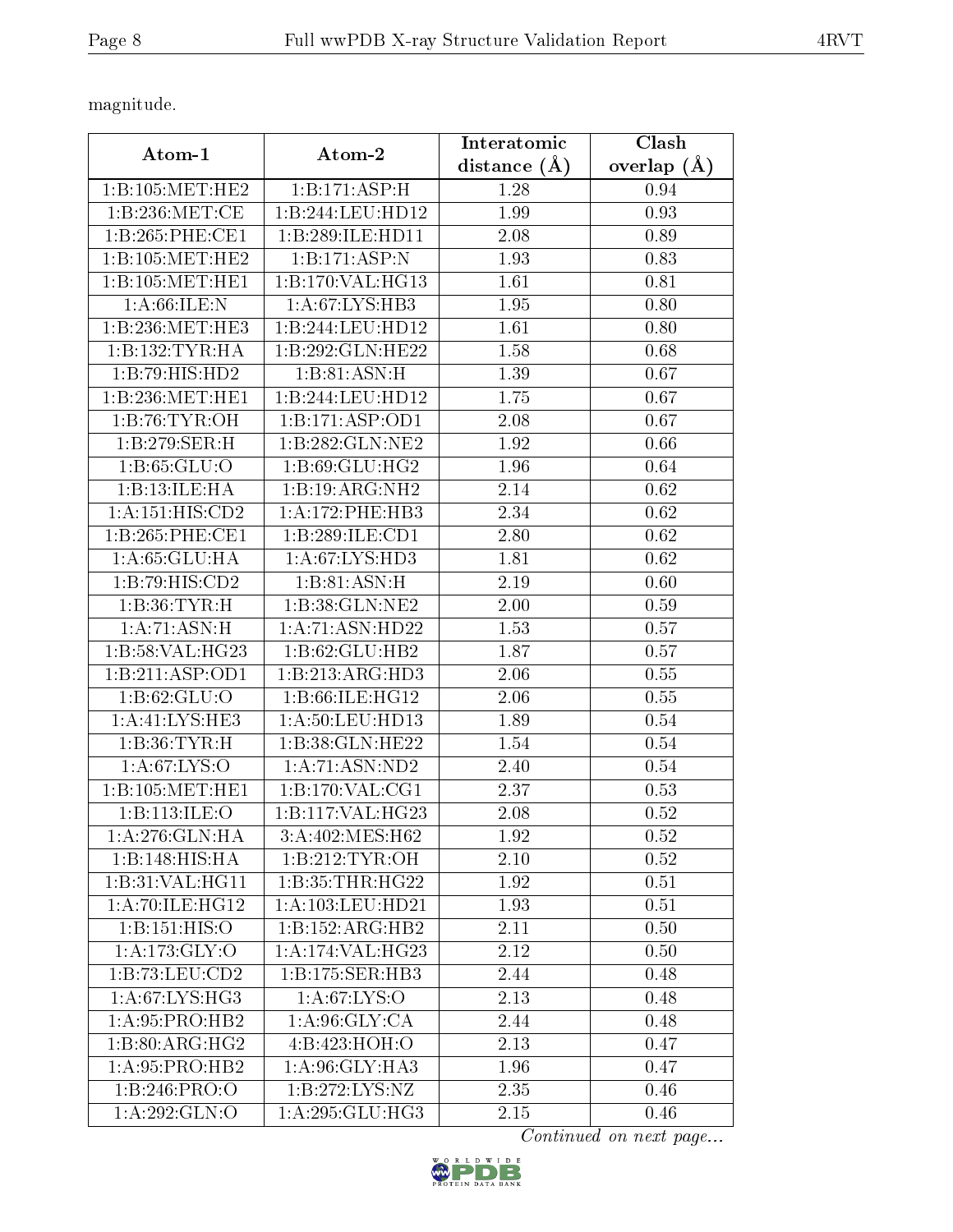| $r \sim r$ is the set of $r \sim r$ |                     | Interatomic      | Clash           |
|-------------------------------------|---------------------|------------------|-----------------|
| Atom-1                              | Atom-2              | distance $(\AA)$ | overlap $(\AA)$ |
| 1:B:73:LEU:HD23                     | 1:B:175:SER:HB3     | 1.97             | 0.46            |
| 1:B:233:LEU:HD22                    | 1:B:236:MET:HE1     | 1.97             | 0.46            |
| 1: A:68:LEU:HA                      | 1:A:71:ASN:ND2      | 2.30             | 0.46            |
| 1:B:304:ASP:HB3                     | 1:B:308:ARG:HH22    | 1.80             | 0.46            |
| 1:B:58:VAL:HG23                     | 1:B:62:GLU:CB       | 2.46             | 0.46            |
| 1:B:162:THR:OG1                     | 1:B:166:GLU:HB2     | 2.17             | 0.45            |
| 1:B:279:SER:H                       | 1:B:282:GLN:HE21    | 1.64             | 0.45            |
| 1:A:79:HIS:HE1                      | 1:A:81:ASN:HD22     | 1.63             | 0.45            |
| 1:A:189:ILE:HD13                    | 1:B:239:MET:HE3     | 2.00             | 0.44            |
| $1: A: 194: \text{TRP:CH2}$         | 1:A:231:PRO:HG3     | 2.53             | 0.44            |
| 1:B:310:ARG:O                       | 1:B:311:LYS:HB2     | 2.18             | 0.43            |
| 1:B:173:GLY:HA3                     | 1:B:178:LEU:HD12    | 2.00             | 0.43            |
| 1:B:177:GLN:O                       | 1:B:181:THR:HG23    | 2.19             | 0.43            |
| 1: A: 188: PHE: CD1                 | 1:A:188:PHE:C       | 2.91             | 0.43            |
| 1:A:227:ALA:HB1                     | 1:A:258:TRP:CZ2     | 2.53             | 0.43            |
| 1:B:31:VAL:HG11                     | 1:B:35:THR:CG2      | 2.49             | 0.43            |
| 1:B:135:ARG:HH22                    | 1:B:295:GLU:CD      | 2.22             | 0.43            |
| 1:A:53:ILE:HG12                     | 1:A:104:VAL:HG22    | 1.99             | 0.43            |
| 1: A: 132: TYR: HA                  | 1:A:292:GLN:HE22    | 1.84             | 0.42            |
| 1: A: 15: LEU: O                    | 1: A:90: ILE: HD12  | 2.19             | 0.42            |
| 1:B:105:MET:CE                      | 1:B:171:ASP:N       | 2.75             | 0.42            |
| 1:A:136:GLU:HB3                     | 1:A:167:VAL:HB      | 2.02             | 0.42            |
| 1:A:281:GLU:HG2                     | 4:A:540:HOH:O       | 2.18             | 0.42            |
| 1:B:105:MET:HE2                     | 1:B:171:ASP:C       | 2.40             | 0.42            |
| 1:A:95:PRO:CB                       | 1:A:96:GLY:HA3      | 2.49             | 0.41            |
| 1:A:189:ILE:HG13                    | 1:B:238:PRO:HB2     | 2.02             | 0.41            |
| 1: A:71: ASN:ND2                    | 1: A:71: ASN:H      | 2.16             | 0.41            |
| 1:A:276:GLN:HB3                     | 3: A:402:MES:H21    | 2.02             | 0.41            |
| 1: A: 163: GLU:O                    | 1: A: 303: LYS: HE3 | 2.19             | 0.41            |
| 1: B: 157: GLN: HG2                 | 1:B:157:GLN:O       | 2.20             | 0.40            |
| 1: B:37: GLY:N                      | 1: B:56: MET:HG3    | 2.36             | 0.40            |

Continued from previous page...

There are no symmetry-related clashes.

### 5.3 Torsion angles (i)

#### 5.3.1 Protein backbone (i)

In the following table, the Percentiles column shows the percent Ramachandran outliers of the chain as a percentile score with respect to all X-ray entries followed by that with respect to entries of similar resolution.

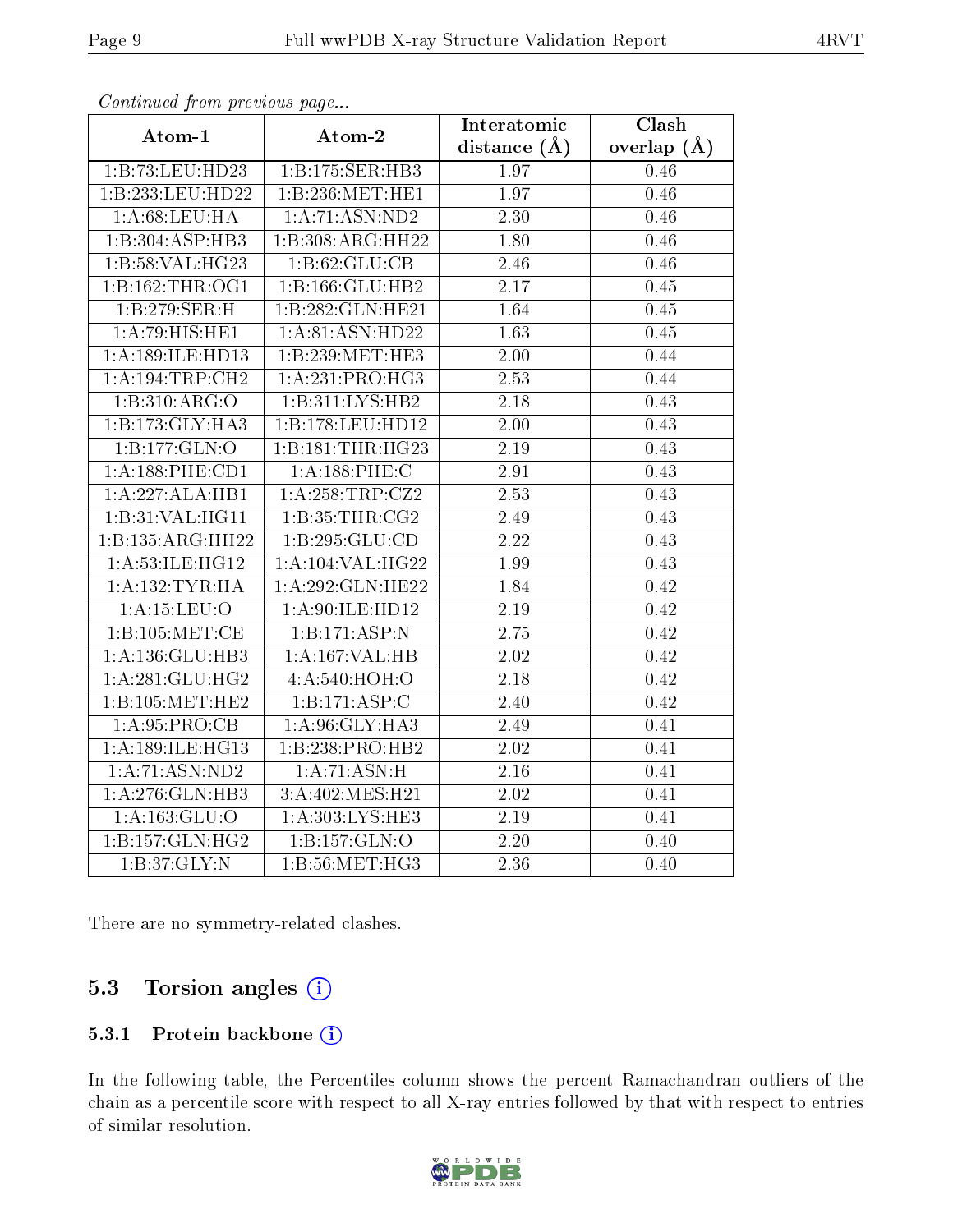| Mol | $\mid$ Chain | Analysed                          |           |          | Favoured   Allowed   Outliers   Percentiles |
|-----|--------------|-----------------------------------|-----------|----------|---------------------------------------------|
|     |              | $275/328$ (84\%)   257 (94\%)     | $13(5\%)$ | $5(2\%)$ | $8$   10                                    |
|     | Β            | $295/328$ (90\%)   282 (96\%)     | 12(4%)    | $1(0\%)$ | 55<br>41                                    |
| All | All          | $570/656$ $(87\%)$   539 $(95\%)$ | $-25(4%)$ | 6 $(1%)$ | 20<br>14                                    |

The Analysed column shows the number of residues for which the backbone conformation was analysed, and the total number of residues.

All (6) Ramachandran outliers are listed below:

| Mol | Chain | Res | <b>Type</b>             |
|-----|-------|-----|-------------------------|
|     |       | 94  | $\overline{\text{PRO}}$ |
|     |       | 208 | ALA                     |
|     |       | 66  | ILE                     |
|     | R     | 94  | $\overline{P}RO$        |
|     |       | 95  | PRO                     |
|     |       | 308 | ${\rm ARG}$             |

#### 5.3.2 Protein sidechains  $(i)$

In the following table, the Percentiles column shows the percent sidechain outliers of the chain as a percentile score with respect to all X-ray entries followed by that with respect to entries of similar resolution.

The Analysed column shows the number of residues for which the sidechain conformation was analysed, and the total number of residues.

| Mol | Chain | Analysed        | Rotameric   Outliers |            | Percentiles     |    |  |
|-----|-------|-----------------|----------------------|------------|-----------------|----|--|
|     |       | 239/287(83%)    | 220 $(92\%)$         | $19(8\%)$  | 12 <sup>1</sup> | 19 |  |
|     |       | 256/287(89%)    | 236 $(92\%)$         | $20(8\%)$  | 12 <sub>1</sub> | 19 |  |
| All | All   | $495/574(86\%)$ | 456 $(92\%)$         | 39 $(8\%)$ | 12              | 19 |  |

All (39) residues with a non-rotameric sidechain are listed below:

| Mol | Chain | Res | <b>Type</b> |
|-----|-------|-----|-------------|
|     |       | 14  | <b>ASP</b>  |
|     |       | 15  | LEU         |
|     |       | 19  | ARG         |
|     |       | 33  | <b>ASN</b>  |
|     |       | 56  | MET         |
|     |       | 66  | ILE         |
|     |       | 68  | LEU         |

Continued on next page...

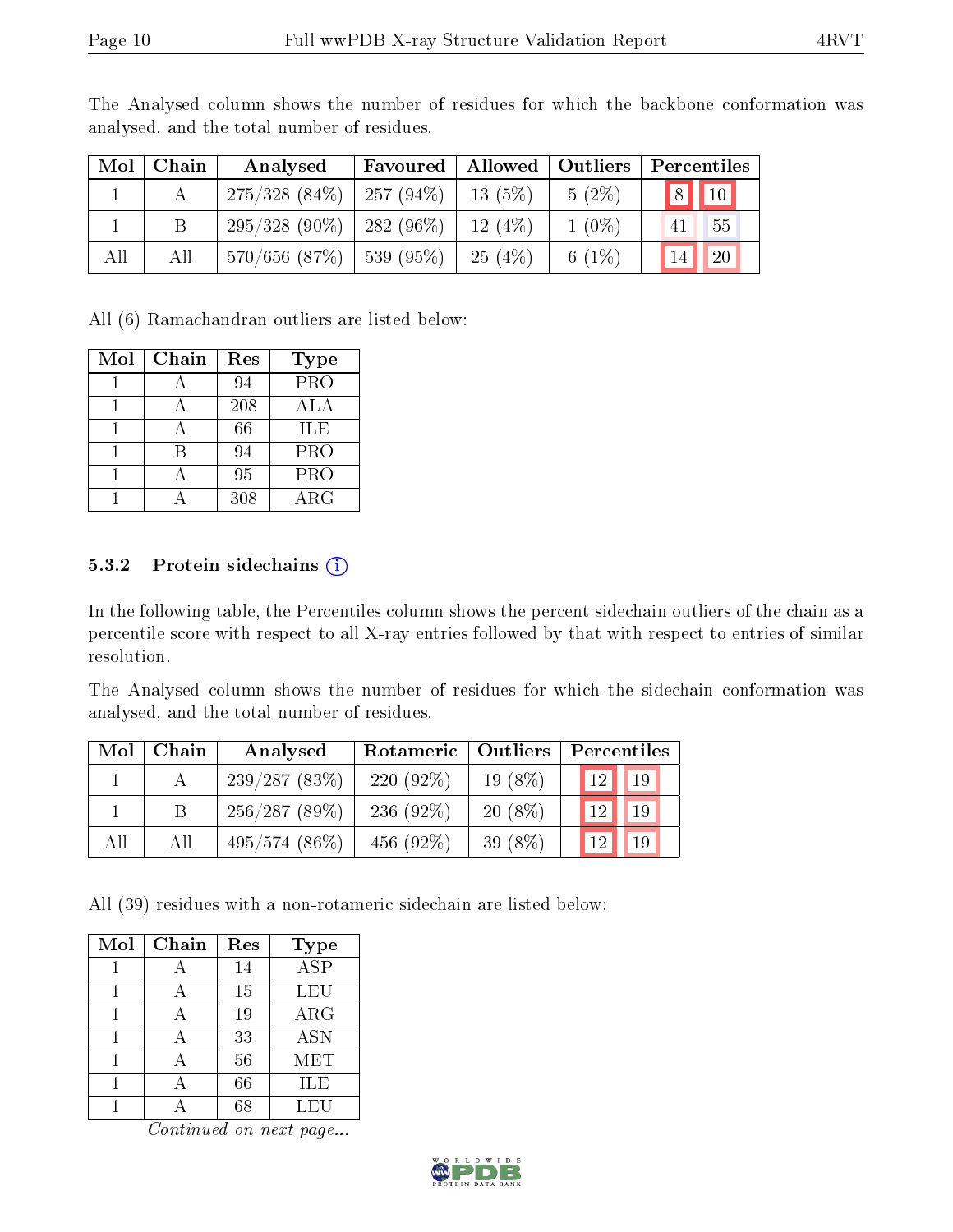| Mol            | Chain                   | $\operatorname{Res}% \left( \mathcal{N}\right) \equiv\operatorname{Res}(\mathcal{N}_{0})\cap\mathcal{N}_{1}$ | Type                    |
|----------------|-------------------------|--------------------------------------------------------------------------------------------------------------|-------------------------|
| $\overline{1}$ | $\overline{\rm A}$      | $\overline{71}$                                                                                              | <b>ASN</b>              |
| $\mathbf{1}$   | $\overline{\rm A}$      | $\overline{93}$                                                                                              | $\overline{\text{SER}}$ |
| $\overline{1}$ | $\overline{A}$          | 121                                                                                                          | $\overline{\text{LYS}}$ |
| $\mathbf{1}$   | $\overline{A}$          | 213                                                                                                          | $\rm{ARG}$              |
| $\overline{1}$ | $\overline{A}$          | $\overline{240}$                                                                                             | $\overline{\rm{ARG}}$   |
| $\mathbf 1$    | $\overline{A}$          | 252                                                                                                          | $\rm{ARG}$              |
| $\mathbf{1}$   | $\overline{A}$          | 254                                                                                                          | $\overline{\text{LYS}}$ |
| $\mathbf{1}$   | $\overline{\rm A}$      | 256                                                                                                          | $\overline{\text{LYS}}$ |
| $\overline{1}$ | $\overline{A}$          | 276                                                                                                          | $\overline{\text{GLN}}$ |
| $\overline{1}$ | $\overline{A}$          | $\overline{280}$                                                                                             | <b>THR</b>              |
| $\mathbf{1}$   | $\overline{A}$          | 303                                                                                                          | $\overline{\text{LYS}}$ |
| $\overline{1}$ | $\overline{A}$          | 309                                                                                                          | <b>THR</b>              |
| $\overline{1}$ | $\overline{\mathrm{B}}$ | $\overline{13}$                                                                                              | ILE                     |
| $\mathbf 1$    | $\overline{\mathrm{B}}$ | 19                                                                                                           | $\rm{ARG}$              |
| $\mathbf{1}$   | $\overline{\mathrm{B}}$ | $\overline{43}$                                                                                              | $\overline{\rm{ARG}}$   |
| $\overline{1}$ | $\overline{\mathrm{B}}$ | $\overline{61}$                                                                                              | <b>ASP</b>              |
| $\overline{1}$ | $\overline{\mathrm{B}}$ | $\overline{69}$                                                                                              | $\overline{{\rm GLU}}$  |
| $\mathbf{1}$   | $\overline{\mathrm{B}}$ | 90                                                                                                           | ILE                     |
| $\mathbf 1$    | $\overline{\mathrm{B}}$ | 118                                                                                                          | $\overline{\text{LYS}}$ |
| $\overline{1}$ | $\overline{\mathrm{B}}$ | 149                                                                                                          | $\overline{\text{VAL}}$ |
| $\overline{1}$ | $\overline{\mathrm{B}}$ | 163                                                                                                          | $\overline{\text{GLU}}$ |
| $\mathbf{1}$   | $\overline{\mathrm{B}}$ | 178                                                                                                          | $\overline{\text{LEU}}$ |
| $\mathbf{1}$   | $\overline{B}$          | 180                                                                                                          | $\overline{\rm ARG}$    |
| $\mathbf{1}$   | $\overline{\mathrm{B}}$ | 184                                                                                                          | $\overline{\rm{ARG}}$   |
| $\mathbf{1}$   | $\overline{\mathbf{B}}$ | $\overline{185}$                                                                                             | $\rm{ARG}$              |
| $\mathbf{1}$   | $\overline{\mathrm{B}}$ | 210                                                                                                          | <b>TYR</b>              |
| $\overline{1}$ | $\overline{\mathrm{B}}$ | 240                                                                                                          | $\overline{\rm{ARG}}$   |
| $\overline{1}$ | $\overline{\mathrm{B}}$ | 276                                                                                                          | $\overline{\text{GLN}}$ |
| $\overline{1}$ | $\overline{\mathrm{B}}$ | $\overline{280}$                                                                                             | <b>THR</b>              |
| $\mathbf{1}$   | $\overline{\mathrm{B}}$ | 283                                                                                                          | LEU                     |
| $\mathbf{1}$   | $\overline{\mathrm{B}}$ | 299                                                                                                          | $\overline{\rm{ARG}}$   |
| $\overline{1}$ | $\overline{\mathrm{B}}$ | 304                                                                                                          | $\overline{\text{ASP}}$ |

Continued from previous page...

Some sidechains can be flipped to improve hydrogen bonding and reduce clashes. All (13) such sidechains are listed below:

| Mol | Chain | Res | <b>Type</b>             |
|-----|-------|-----|-------------------------|
|     |       | 71  | $\overline{\text{ASN}}$ |
|     |       | 81  | <b>ASN</b>              |
|     |       | 276 | <b>GLN</b>              |
|     |       | 292 | <b>GLN</b>              |
|     |       | 294 | <b>ASN</b>              |
|     |       | 38  | GL N                    |

Continued on next page...

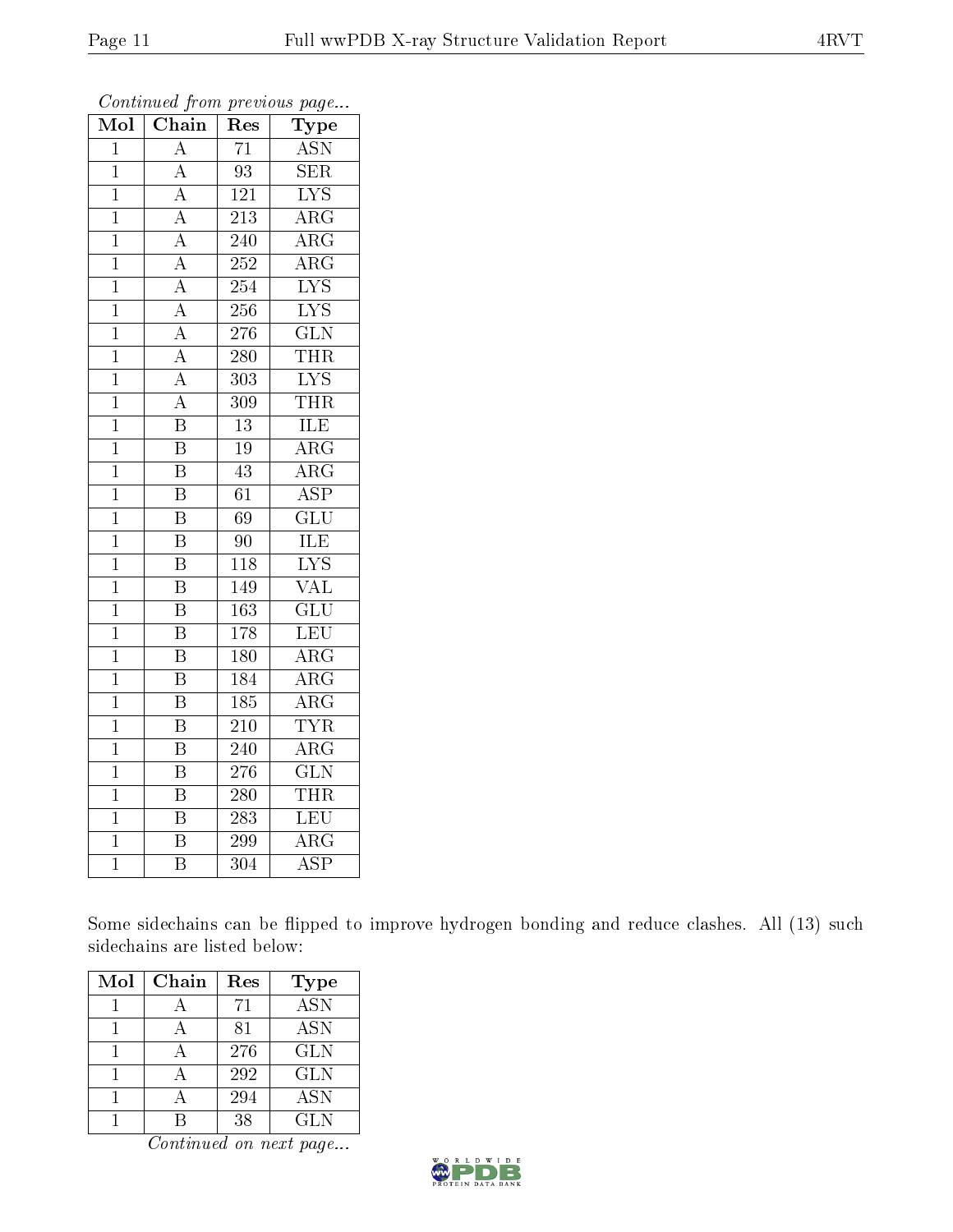Continued from previous page...

| Mol | Chain | Res | Type       |
|-----|-------|-----|------------|
|     | R     | 79  | <b>HIS</b> |
|     | В     | 81  | <b>ASN</b> |
|     | R     | 186 | <b>ASN</b> |
|     | В     | 282 | <b>GLN</b> |
|     | R     | 292 | <b>GLN</b> |
|     | В     | 301 | <b>GLN</b> |
|     |       | 305 | <b>HIS</b> |

#### 5.3.3 RNA  $(i)$

There are no RNA molecules in this entry.

#### 5.4 Non-standard residues in protein, DNA, RNA chains (i)

There are no non-standard protein/DNA/RNA residues in this entry.

#### 5.5 Carbohydrates (i)

There are no carbohydrates in this entry.

### 5.6 Ligand geometry (i)

2 ligands are modelled in this entry.

In the following table, the Counts columns list the number of bonds (or angles) for which Mogul statistics could be retrieved, the number of bonds (or angles) that are observed in the model and the number of bonds (or angles) that are dened in the Chemical Component Dictionary. The Link column lists molecule types, if any, to which the group is linked. The Z score for a bond length (or angle) is the number of standard deviations the observed value is removed from the expected value. A bond length (or angle) with  $|Z| > 2$  is considered an outlier worth inspection. RMSZ is the root-mean-square of all Z scores of the bond lengths (or angles).

| Mol<br>$ $ Chain $ $ Res |      |  | Link | Bond lengths    |            |       | Bond angles |            |        |                                          |
|--------------------------|------|--|------|-----------------|------------|-------|-------------|------------|--------|------------------------------------------|
|                          | Type |  |      |                 | Counts     | RMSZ, | # $ Z  > 2$ | Counts     | ' RMSZ | # Z                                      |
| ιJ                       | MES  |  | 402  | $\qquad \qquad$ | 12, 12, 12 | 2.19  | $1(8\%)$    | 14, 16, 16 | 1.36   | $\left  2 \right  (14\%) \left  \right $ |
|                          | 3XM  |  | 401  |                 | 21, 23, 23 | 1.64  | $3(14\%)$   | 24,31,31   | 1.29   | 6 $(25%)$                                |

In the following table, the Chirals column lists the number of chiral outliers, the number of chiral centers analysed, the number of these observed in the model and the number defined in the Chemical Component Dictionary. Similar counts are reported in the Torsion and Rings columns.

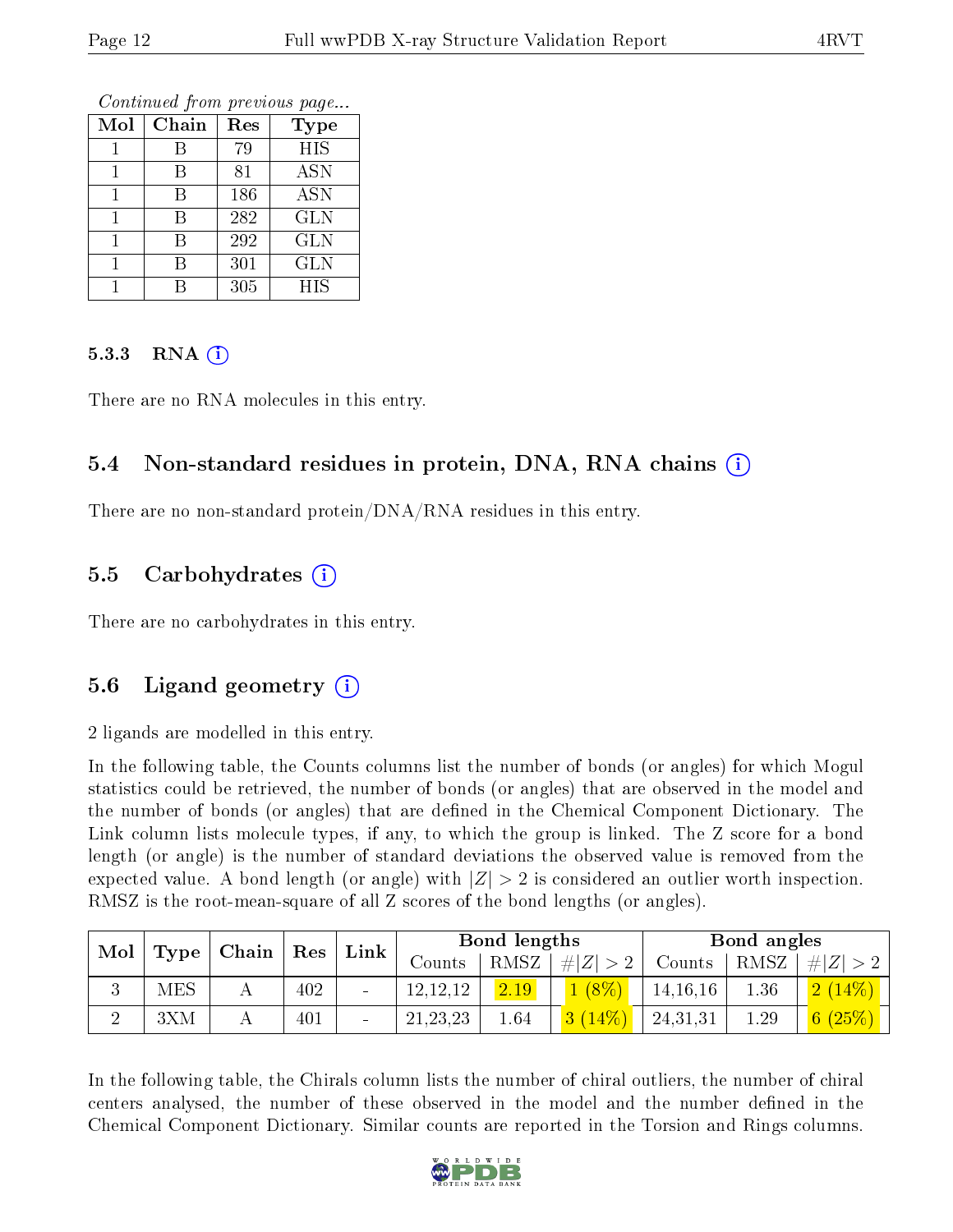| Mol |            |     |        | $\mid$ Type $\mid$ Chain $\mid$ Res $\mid$ Link $\mid$ Chirals | <b>Torsions</b>                       | Rings |
|-----|------------|-----|--------|----------------------------------------------------------------|---------------------------------------|-------|
|     | <b>MES</b> | 402 | $\sim$ |                                                                | $\boxed{2/6/14/14}$ $\boxed{0/1/1/1}$ |       |
|     | 3XM        |     | $\sim$ | <b>Contract Contract</b>                                       | $2/13/13/13$   $0/2/2/2$              |       |

'-' means no outliers of that kind were identified.

All (4) bond length outliers are listed below:

| $\text{Mol}$ | Chain   Res |     | $\vert$ Type | Atoms   | Z       | Observed $(A)$ | Ideal(A) |
|--------------|-------------|-----|--------------|---------|---------|----------------|----------|
|              |             | 402 | MES.         | C8-S    | $-7.20$ | 1.67           | 1.77     |
|              |             | 401 | 3X M         | CAG-CAD | $-4.90$ | 1.40           | 1.49     |
|              |             | 401 | 3XM          | CAJ-NAI | 4.49    | 1.40           | 1.33     |
|              |             | 401 | 3XM          | CAQ-CAP | 2.46    | 1.54           | 1.51     |

All (8) bond angle outliers are listed below:

| Mol | Chain | Res | Type       | Atoms       | Z       | Observed $(°)$ | $\text{Ideal}({}^o)$ |
|-----|-------|-----|------------|-------------|---------|----------------|----------------------|
| 3   | А     | 402 | <b>MES</b> | $O3S-S-C8$  | 3.05    | 110.70         | 105.77               |
| 2   | А     | 401 | 3XM        | CAD-CAG-CAL | 2.51    | 125.17         | 122.01               |
| 2   | А     | 401 | 3XM        | CAG-CAH-NAI | $-2.40$ | 120.71         | 124.49               |
| 2   | А     | 401 | 3XM        | OAM-CAL-CAK | $-2.31$ | 117.79         | 122.01               |
| 3   | А     | 402 | MES        | $O1S-S-C8$  | 2.22    | 109.59         | 106.92               |
| 2   | А     | 401 | 3XM        | CAH-NAI-CAJ | 2.11    | 121.65         | 116.27               |
| 2   | А     | 401 | 3XM        | CAH-CAG-CAD | $-2.11$ | 116.36         | 119.52               |
| 2   | А     | 401 | 3XM        | CAC-CAD-CAG | $-2.05$ | 117.59         | 120.91               |

There are no chirality outliers.

All (4) torsion outliers are listed below:

|          | $Mol$   Chain | Res | Type | Atoms           |
|----------|---------------|-----|------|-----------------|
| 3        |               | 402 | MES  | $C8-C7-N4-C3$   |
| 3        |               | 402 | MES  | $C8-C7-N4-C5$   |
| $\Omega$ |               | 401 | 3X M | CAS-CAT-CAU-CAV |
| $\Omega$ |               | 401 | 3X M | CAP-CAQ-CAS-CAT |

There are no ring outliers.

1 monomer is involved in 2 short contacts:

|  |             | $\boxed{\text{Mol}$   Chain   Res   Type   Clashes   Symm-Clashes |
|--|-------------|-------------------------------------------------------------------|
|  | $402$   MES |                                                                   |

The following is a two-dimensional graphical depiction of Mogul quality analysis of bond lengths, bond angles, torsion angles, and ring geometry for all instances of the Ligand of Interest. In

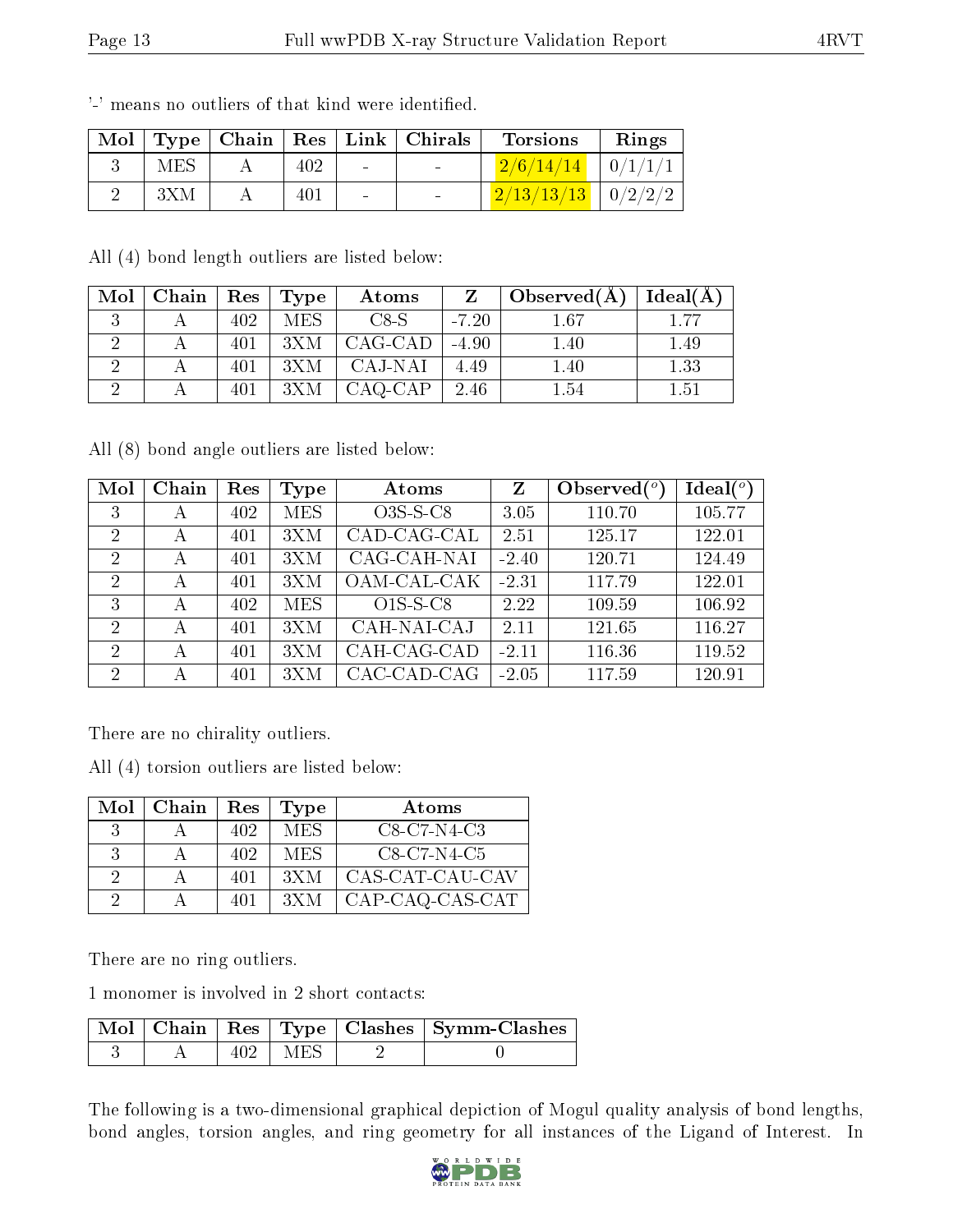addition, ligands with molecular weight > 250 and outliers as shown on the validation Tables will also be included. For torsion angles, if less then 5% of the Mogul distribution of torsion angles is within 10 degrees of the torsion angle in question, then that torsion angle is considered an outlier. Any bond that is central to one or more torsion angles identified as an outlier by Mogul will be highlighted in the graph. For rings, the root-mean-square deviation (RMSD) between the ring in question and similar rings identified by Mogul is calculated over all ring torsion angles. If the average RMSD is greater than 60 degrees and the minimal RMSD between the ring in question and any Mogul-identied rings is also greater than 60 degrees, then that ring is considered an outlier. The outliers are highlighted in purple. The color gray indicates Mogul did not find sufficient equivalents in the CSD to analyse the geometry.



#### 5.7 [O](https://www.wwpdb.org/validation/2017/XrayValidationReportHelp#nonstandard_residues_and_ligands)ther polymers  $(i)$

There are no such residues in this entry.

### 5.8 Polymer linkage issues (i)

There are no chain breaks in this entry.

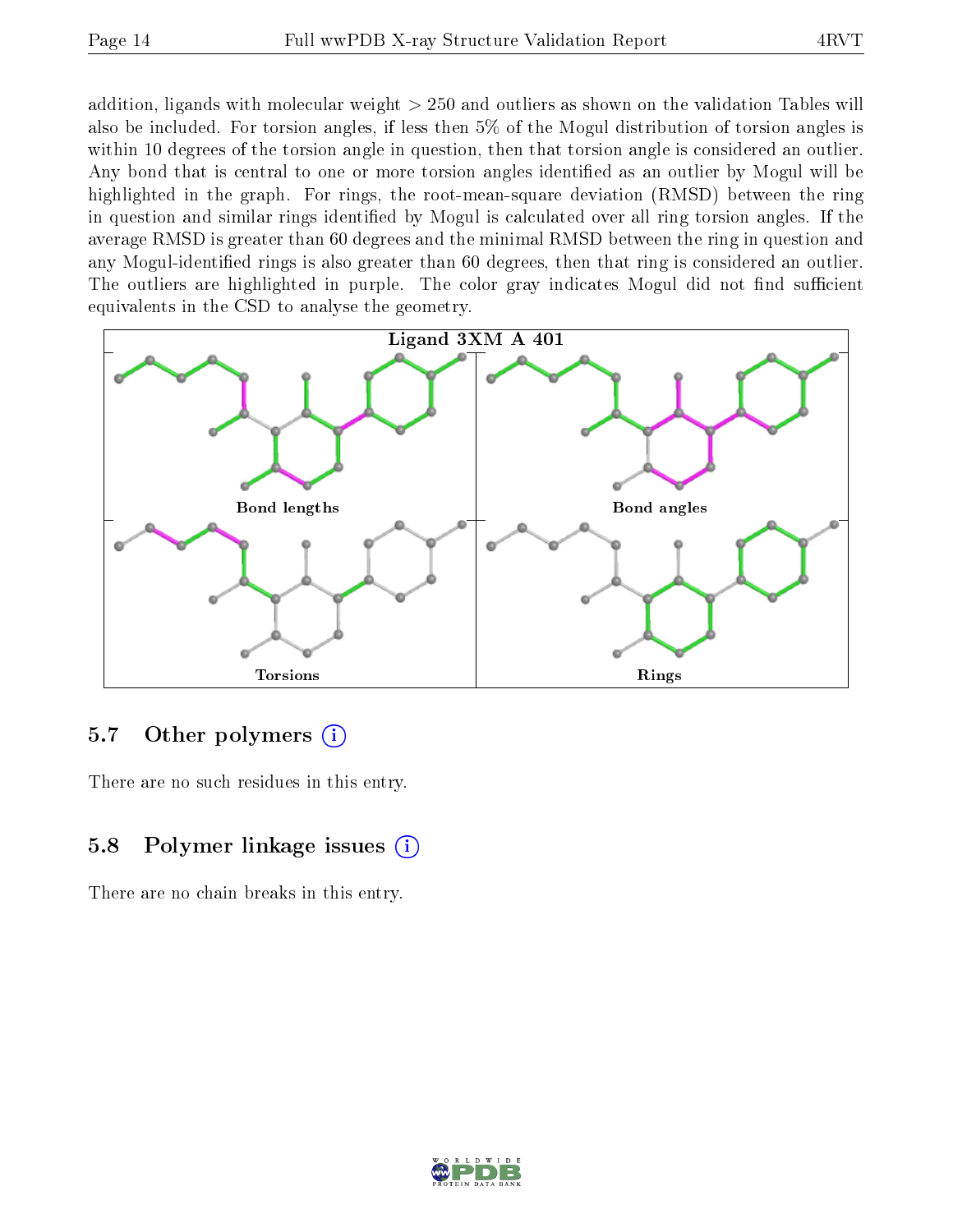## 6 Fit of model and data  $(i)$

### 6.1 Protein, DNA and RNA chains  $(i)$

In the following table, the column labelled  $#RSRZ> 2'$  contains the number (and percentage) of RSRZ outliers, followed by percent RSRZ outliers for the chain as percentile scores relative to all X-ray entries and entries of similar resolution. The OWAB column contains the minimum, median,  $95<sup>th</sup>$  percentile and maximum values of the occupancy-weighted average B-factor per residue. The column labelled ' $Q< 0.9$ ' lists the number of (and percentage) of residues with an average occupancy less than 0.9.

| $\text{Mol}$ | Chain | Analysed           | ${ <\hspace{-1.5pt} {\rm RSRZ} \hspace{-1.5pt}>}$ | $\#\text{RSRZ}\text{>2}$ |      | $OWAB(A^2)$             | $\mathrm{Q}{<}0.9$ |
|--------------|-------|--------------------|---------------------------------------------------|--------------------------|------|-------------------------|--------------------|
|              |       | $281/328$ $(85\%)$ | $-0.28$                                           | 8 (2\%) 53               | - 51 | 31, 48, 87, 135         | $1(0\%)$           |
|              |       | $297/328(90\%)$    | $-0.20$                                           | $4(1\%)$ 77 75 1         |      | $\vert$ 35, 54, 81, 105 |                    |
| All          | All   | 578/656(88%)       | $-0.24$                                           | $12(2\%)$<br>63          | 61   | 31, 51, 84, 135         | $1(0\%)$           |

All (12) RSRZ outliers are listed below:

| Mol | Chain | $\operatorname{Res}% \left( \mathcal{N}\right) \equiv\operatorname{Res}(\mathcal{N}_{0},\mathcal{N}_{0})$ | Type       | <b>RSRZ</b> |
|-----|-------|-----------------------------------------------------------------------------------------------------------|------------|-------------|
| 1   | А     | 95                                                                                                        | PRO        | 6.2         |
| 1   | А     | 188                                                                                                       | $\rm PHE$  | 6.1         |
| 1   | А     | 94                                                                                                        | PRO        | 5.0         |
| 1   | В     | 16                                                                                                        | <b>SER</b> | 4.4         |
| 1   | A     | 209                                                                                                       | THR        | 3.3         |
| 1   | A     | 97                                                                                                        | HIS        | 3.1         |
| 1   | А     | 59                                                                                                        | THR        | 2.4         |
| 1   | А     | 93                                                                                                        | SER.       | 2.4         |
| 1   | В     | 30                                                                                                        | <b>VAL</b> | 2.1         |
| 1   | В     | 14                                                                                                        | <b>ASP</b> | 2.1         |
| 1   | R     | 13                                                                                                        | ĦЕ         | 2.0         |
| 1   | Д     | 210                                                                                                       | TYR        | 2.0         |

### 6.2 Non-standard residues in protein, DNA, RNA chains (i)

There are no non-standard protein/DNA/RNA residues in this entry.

### 6.3 Carbohydrates  $(i)$

There are no carbohydrates in this entry.